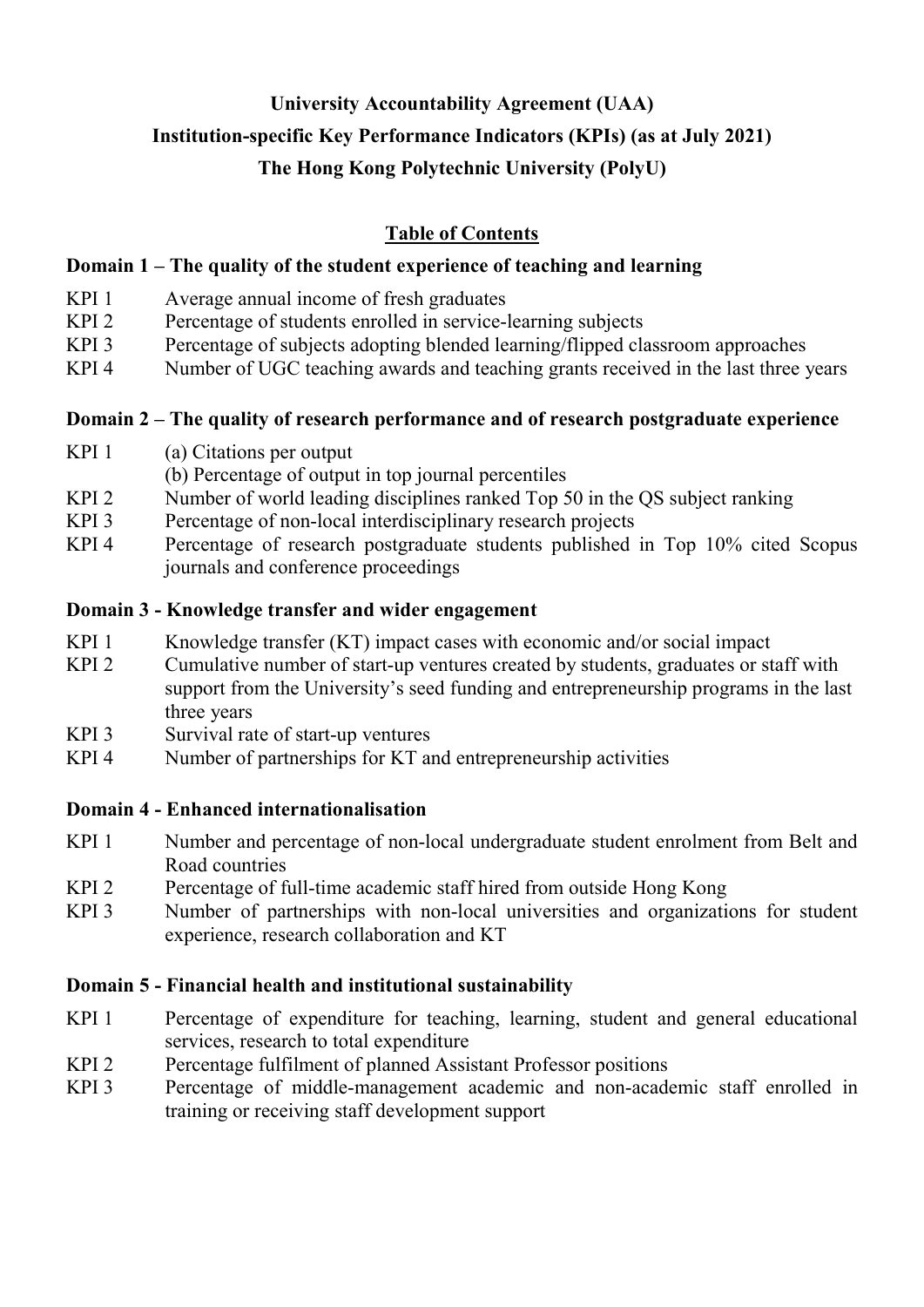### **PolyU: Performance review by domain and supplementary tables**

The following sections provide a summary of the performance of PolyU institutional-specific KPIs in each of the five domains of the UAA. Many of the sector-wide performance measures and institutional-specific KPIs are already regularly tracked within the University for progress monitoring and for continuous improvement.

### **Domain 1: The quality of the student experience of teaching and learning**

| <b>KPI Name and Description</b>                                                                                                                                                                                                                                                                                                               | 2016/17   | 2017/18   | 2018/19   | 2019/20   |  |
|-----------------------------------------------------------------------------------------------------------------------------------------------------------------------------------------------------------------------------------------------------------------------------------------------------------------------------------------------|-----------|-----------|-----------|-----------|--|
| KPI <sub>1</sub><br><b>Average Annual income of fresh graduates</b>                                                                                                                                                                                                                                                                           |           |           |           |           |  |
| Average annual salary (HK\$) of full-time graduates in full-time<br>employment (including commission).                                                                                                                                                                                                                                        | \$231,996 | \$236,381 | \$244,260 | \$250,021 |  |
| KPI <sub>2</sub><br>Percentage of students enrolled in service-learning subjects                                                                                                                                                                                                                                                              |           |           |           |           |  |
| This KPI refers to the percentage of students (FYFD and SY)<br>enrolled in Service-Learning subjects.                                                                                                                                                                                                                                         | 26.50%    | 25.30%    | 26.80%    | 25.70%    |  |
| KPI <sub>3</sub><br>Percentage of subjects adopting blended learning / flipped classroom approaches                                                                                                                                                                                                                                           |           |           |           |           |  |
| The number of subjects comprised of technology-enhanced<br>active learning for more than 30% of class time as a proportion<br>of all subjects offered. Measured in phases according to the<br>blended learning adoption across the University with initial<br>phase targeted at large classes (subjects of 200 or more students<br>enrolled). | 57.10%    | 70.97%    | 84.62%    | 80%       |  |
| Number of UGC teaching awards in 2017/18 - 2019/20: 1 award<br>KPI <sub>4</sub>                                                                                                                                                                                                                                                               |           |           |           |           |  |
| Teaching grants received in 2019-22 triennium: HK\$142.2 million<br>Notes.                                                                                                                                                                                                                                                                    |           |           |           |           |  |

- (i) In 2019/20 the average annual salary of graduates in full-time employment (including commission) was over \$250,000, representing an increase of 2.4% over the previous year. The average annual income of PolyU graduates has remained close to the sector average in the past three years.
- (ii) Service-Learning is a key pillar of the undergraduate curriculum in our endeavour to develop graduates into responsible global citizens. The number of students enrolled in Service Learning remains stable at approximately one quarter of undergraduate students in every cohort. In 2019/20, 3,833 students enrolled in Service-Learning subjects. As Service Learning is a mandatory subject for undergraduate students and PolyU has now developed this capacity, the next phase of focus will be to increase the number of nonlocal Service Learning opportunities.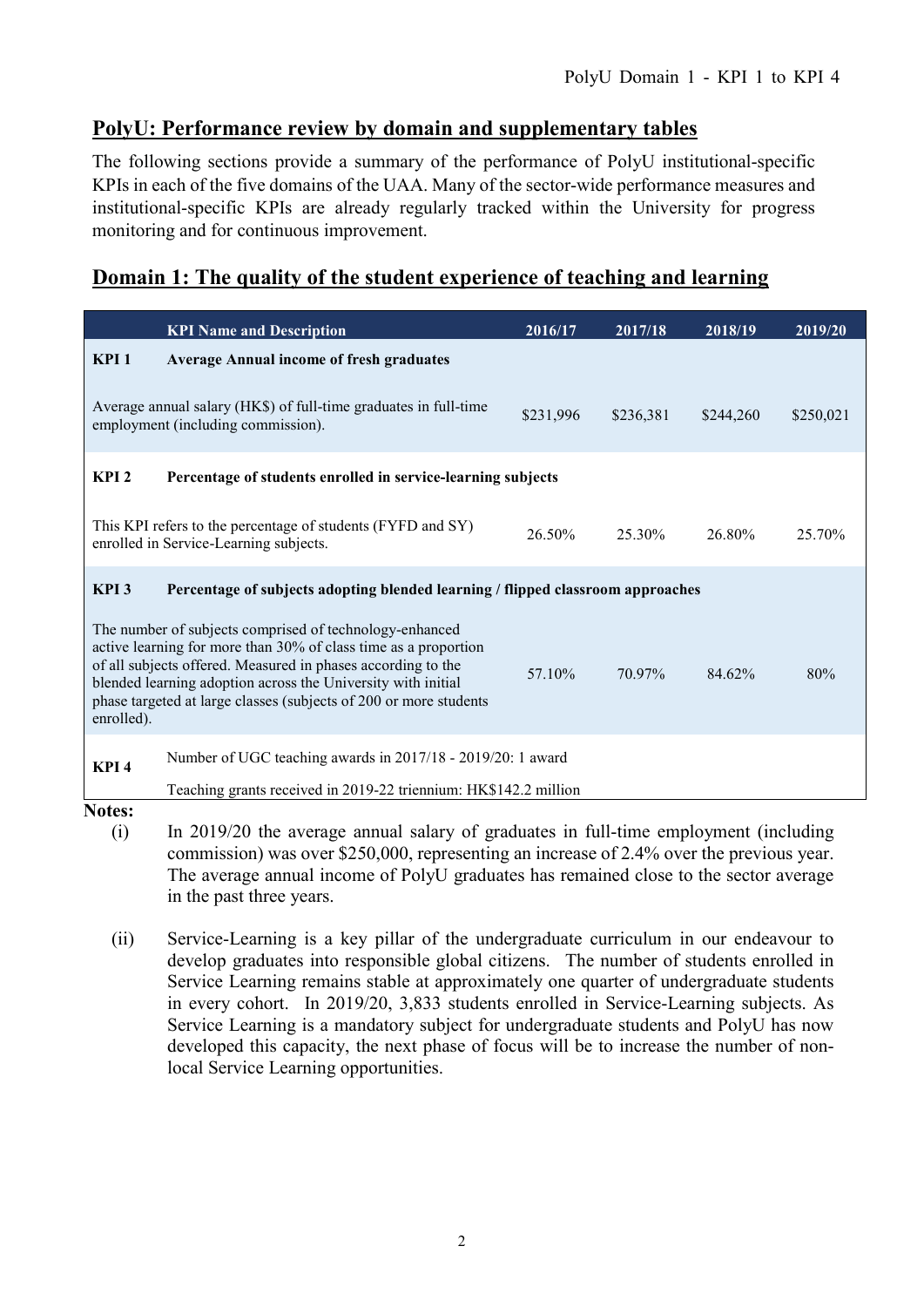- (iii) Blended learning brings the best of both classroom and e-learning together, and PolyU is taking a phased approach to blended learning adoption by commencing with subjects offered to large classes (200 or more students enrolled). Currently, around 80% of such subjects in the University utilise technology-enhanced active learning for more than 30% of class time. With maturing adoption of technology-enhanced active learning in large classes, this KPI can be broadened to better reflect the diversity of blended learning; for instance by adopting a definition of the number of subjects utilising active and innovative teaching pedagogy.
- (iv) Teaching excellence is integral to the student experience and PolyU's dedication to teaching is demonstrated with the attainment of one UGC award from 2017/18 to 2019/20. The value of UGC-funded teaching and learning related grants for the 2019-22 triennium reached HK\$142.2 million.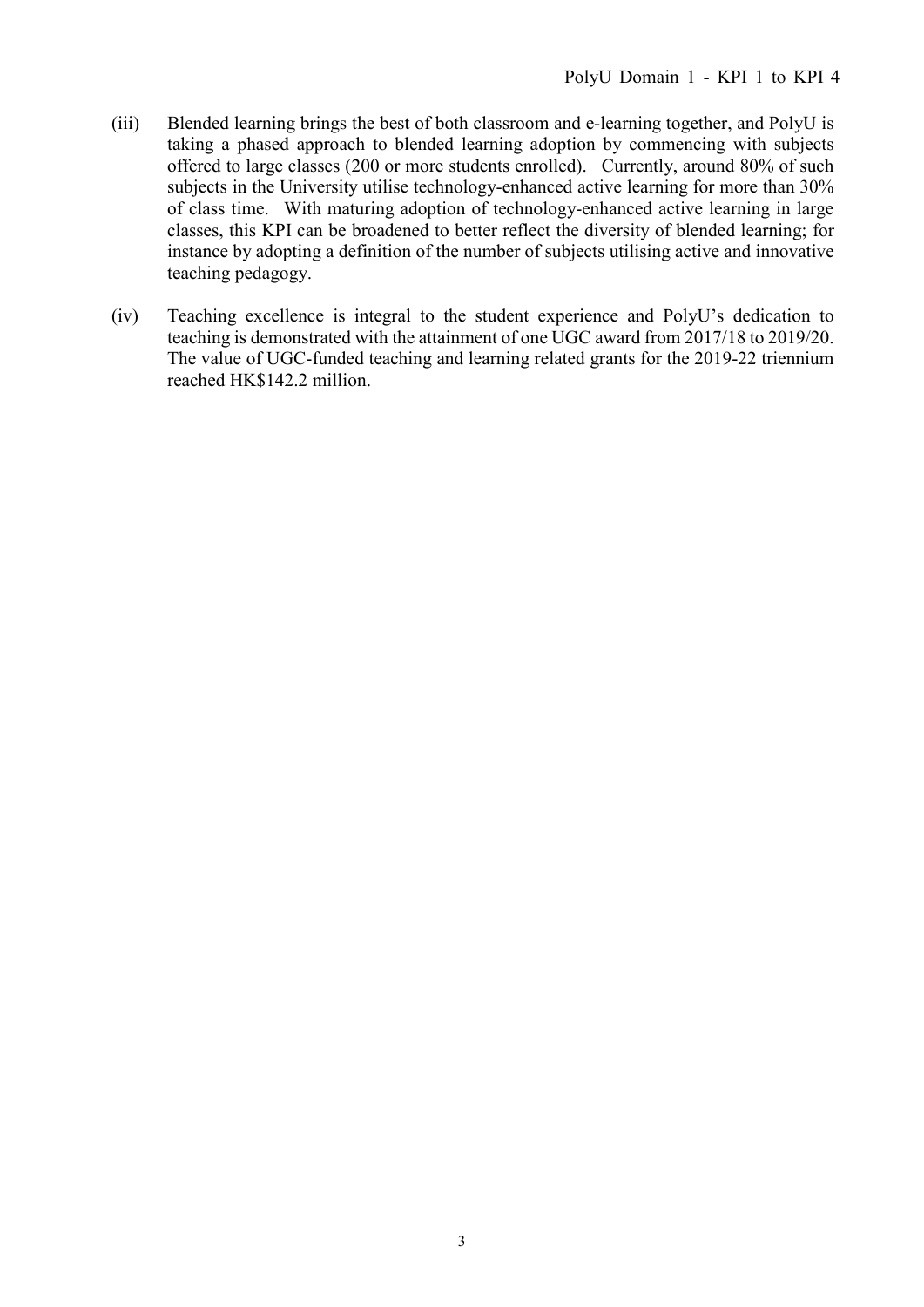# **Domain 2: The Quality of Research Performance and of Research Postgraduate Experience**

| <b>KPI Name and Description</b>                                                                                                                                                           | 2011-2015             | $2013 - 2017$ | 2014-2018 |  |
|-------------------------------------------------------------------------------------------------------------------------------------------------------------------------------------------|-----------------------|---------------|-----------|--|
| KPI $1(a)$<br><b>Citations per output</b>                                                                                                                                                 |                       |               |           |  |
| Citation count on a 5-year average / Total no. of publications.<br>Both citations and output metrics as extracted from SciVal, which<br>takes data from Scopus. (self-citations excluded) | 18.6                  | 14.4          | 16.7      |  |
| KPI $1(b)$<br>Percentage of output in top journal percentiles                                                                                                                             |                       |               |           |  |
|                                                                                                                                                                                           | Journal articles only |               |           |  |
| Proportion of research output published in top 10% Scopus                                                                                                                                 | 43.30%                | 47.00%        | 46.50%    |  |
| journals based on CiteScore.                                                                                                                                                              | All publication types |               |           |  |
|                                                                                                                                                                                           | 39.20%                | 43.50%        | 43.60%    |  |

| <b>KPI Name and Description</b>                                                                                                                                                                                  | 2017/18    | 2018/19    | 2019/20    |  |  |
|------------------------------------------------------------------------------------------------------------------------------------------------------------------------------------------------------------------|------------|------------|------------|--|--|
| KPI <sub>2</sub><br>Number of world-leading disciplines ranked Top 50 in the QS subject ranking                                                                                                                  |            |            |            |  |  |
| Number of subjects ranked within the top 50 of the latest QS subject ranking.                                                                                                                                    | 9 subjects | 6 subjects | 6 subjects |  |  |
| KPI <sub>3</sub><br>Percentage of non-local interdisciplinary research projects                                                                                                                                  |            |            |            |  |  |
| Percentage of ongoing interdisciplinary projects involving international<br>collaboration.                                                                                                                       | 11.30%     | $12.11\%$  | $14.31\%$  |  |  |
| Percentage of Research Postgraduate students published in Top 10% cited Scopus journals and conference<br>KPI <sub>4</sub><br>proceedings                                                                        |            |            |            |  |  |
| Proportion of research output produced by RPg students published in top 10%<br>Scopus journals and conference proceedings based on Citescore as a<br>percentage of all research output produced by RPg students. | $30.94\%$  | 32.72%     | 39.68%     |  |  |

- (i) KPI 1(a) and KPI 1(b) are calculated based on data from Scopus covering journal publications spanning the period 2014 – 2018 (excluding self-citations) produced by PolyU.
- (ii) KPI 2 is derived from the QS World University Rankings by Subject 2020. PolyU attained six subjects in the global Top 50 including:
	-
	- Architecture/ Built Environment Hospitality & Leisure Management
	- Art & Design Linguistics
		-
	- Engineering Civil and Structural Nursing
- 
- (iii) PolyU encourages staff members to actively participate in international collaboration. KPI 3 shows an increasing trend of non-local interdisciplinary research collaboration. To enable better measurement and the ability to benchmark performance, KPI 3 requires refinement and a better measurement going forward can be examining the proportion of international research output.
- (iv) Cultivating an active research culture among the research postgraduate students is an essential part of the research postgraduate experience. Research postgraduates are encouraged to disseminate research findings and publish in quality journals and proceedings. In 2019/20, almost 40% of the 1,066 research outputs produced by our research postgraduate students are published in the top 10% cited Scopus journals and conference proceedings.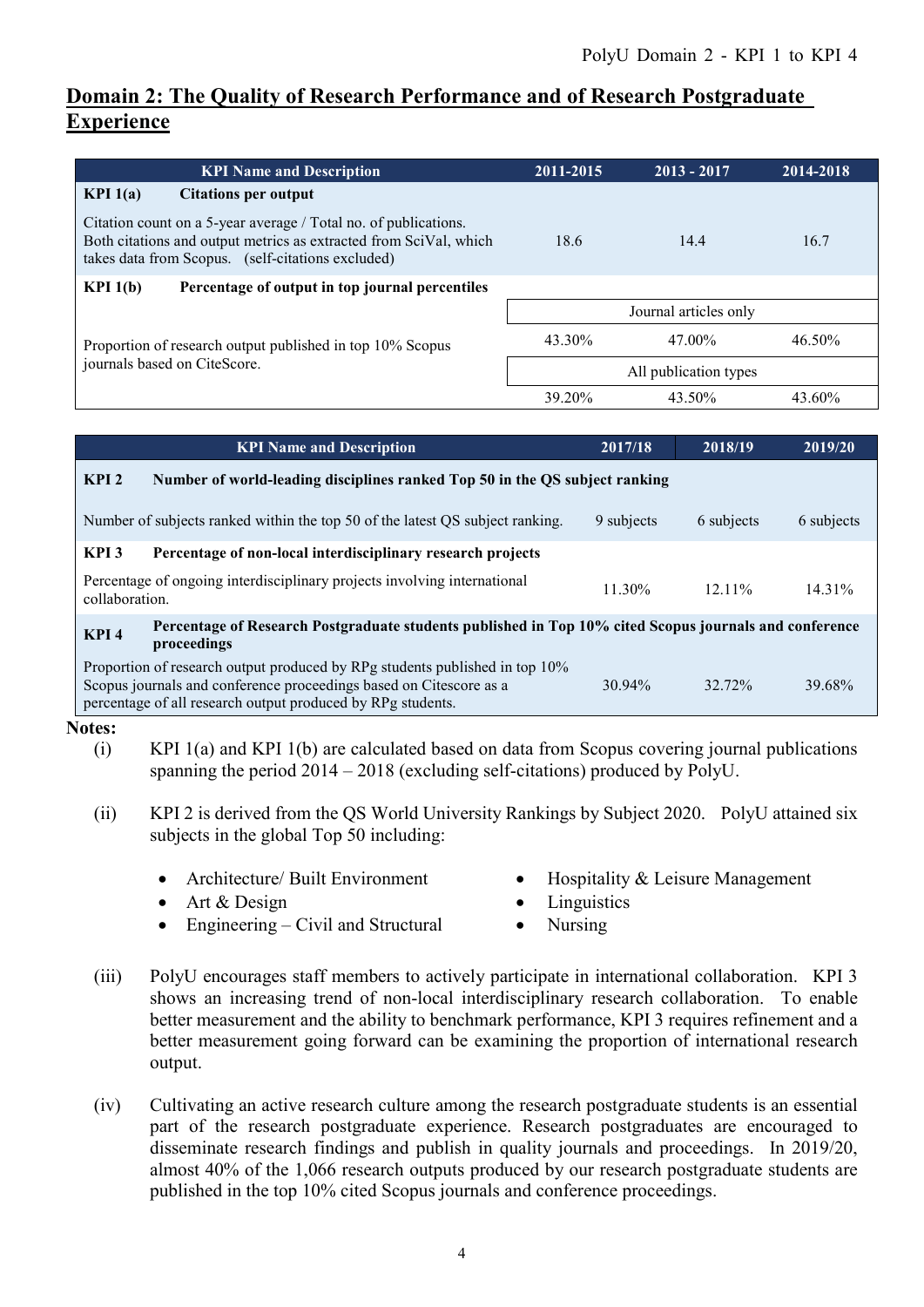# **Domain 3: Knowledge transfer and wider engagement**

|                                                                                                                                                                                                            | <b>KPI Name and Description</b>                                                                                                                                                                                                                            | 2017/18 | 2018/19 | 2019/20 |  |
|------------------------------------------------------------------------------------------------------------------------------------------------------------------------------------------------------------|------------------------------------------------------------------------------------------------------------------------------------------------------------------------------------------------------------------------------------------------------------|---------|---------|---------|--|
| KPI <sub>1</sub>                                                                                                                                                                                           | KT impact cases with economic and/or social impact                                                                                                                                                                                                         |         |         |         |  |
|                                                                                                                                                                                                            | Qualitative summaries of examples of KT with significant economic/social impact.                                                                                                                                                                           |         |         |         |  |
| Cumulative number of startup ventures created by students, graduates or staff with support from the<br>KPI <sub>2</sub><br>University's seed funding and entrepreneurship programs in the last three years |                                                                                                                                                                                                                                                            |         |         |         |  |
|                                                                                                                                                                                                            | Number of all the startups by entrepreneurship funding schemes<br>administered under the Institute for Entrepreneurship of PolyU, that<br>excludes the number of same startups repeatedly supported by more<br>than one funding schemes of the University. | 253     | 271     | 332     |  |
| KPI <sub>3</sub>                                                                                                                                                                                           | Survival rate of startup ventures                                                                                                                                                                                                                          |         |         |         |  |
| operation.                                                                                                                                                                                                 | Percentage of startup ventures funded for more than 3 years still in                                                                                                                                                                                       | 61%     | 61%     | 56%     |  |
| KPI <sub>4</sub>                                                                                                                                                                                           | Number of partnerships for KT and entrepreneurship activities                                                                                                                                                                                              |         |         |         |  |
|                                                                                                                                                                                                            | Community partnership for KT and entrepreneurship activities –<br>number of companies, industry associations and government<br>bodies/departments with partnership with PolyU.                                                                             | 111     | 164     | 180     |  |

#### **Notes:**

- (i) KPI 2 data coverage is up to June 2020 and includes social enterprises.
- (ii) PolyU is a forerunner in offering funding and support to promote innovation and entrepreneurship among students and staff. Through a variety of funding schemes administered by the University, as at end of 2019/20 financial year, 332 start-ups were supported in the last three years. Their survival rate is encouraging and 56% of the PolyUsupported graduate or staff start-ups formed three or more years ago are still in operation.
- (iii) The University continues to develop regional partnerships with institutions and intermediaries for leveraging local and regional resources supporting knowledge transfer (KT) and entrepreneurship endeavours. In 2019/20, the number of partnerships supporting licensing endeavours, entrepreneurship education, seed funding and incubation efforts stands at 180, representing almost a 10% increase from that of the previous year.

### Knowledge Transfer Impact Cases

KT, entrepreneurship and community engagement is central to supporting education and research. Translation of innovation and insights into impact on business and the wider community is a core part of the focus on creating advancements that will better the world and benefit mankind. We are delighted to share some examples of the application of research innovations underpinned by solid scholarly research work conducted at PolyU.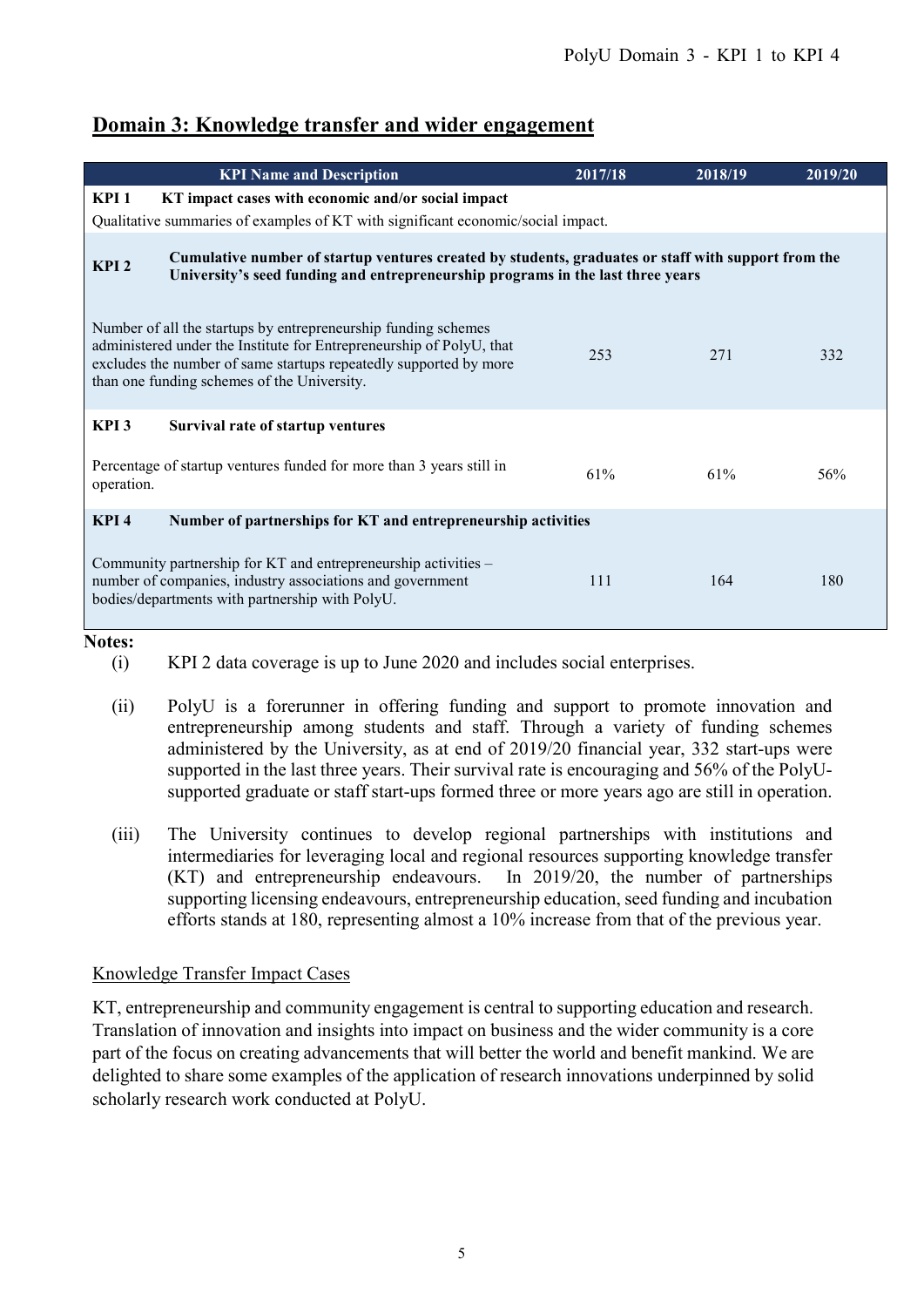### **KT Case 1: PolyU's Space Instruments Contribute to Nation's First Lunar Sample Return Mission**

For nearly two decades, PolyU has been actively developing revolutionary tools and instruments for both international and national space exploration missions aimed at uncovering the mystery of outer space. Since 2010, PolyU has been contributing to national space projects including Chang'e 3 in 2013, Chang'e 4 in 2019, and Tianwen 1 in 2020, in collaboration with the China Academy of Space Technology (CAST).

In 2020, PolyU successfully developed and manufactured the Surface Sampling and Packing System (the System), a mission-critical component of the Chang'e 5, the Nation's first lunar sample return mission. The System was developed by a team led by Professor YUNG Kai-leung, Chair Professor of Precision Engineering and Associate Head of Industrial and Systems Engineering of PolyU. The team comprises 20 members, with Dr Robert Tam, Associate Director of PolyU's Industrial Centre, as a key member. The System is a highly sophisticated invention with advanced robotic technologies developed through an innovative approach for lunar sample acquisition. Collecting a large quantity of lunar samples through robotic means was unprecedented.

The System is made up of more than 400 components precisely designed with optimal materials including various alloys and with a high level of precision, accuracy and reliability. It can cope with various extreme conditions in the space environment and journey, such as the high daytime surface temperature of the Moon up to 200°C, the impact and shock during lift-offs and landings, high-vacuum environment, solar winds and cosmic rays, and a very strict payload limit. Due to the stringent weight constraint, the System was specially designed to perform multiple functions, including collecting samples of lunar regolith in loose and sticky form, providing vision guidance with two heat-resistant nearfield cameras during sample acquisition, and packaging and sealing the samples in a container, as well as self-cooling.

The historic mission with the System started when the Chang'e 5 spacecraft was launched on 24 November 2020. On 1 December, the ascender and lander of the spacecraft landed on the Moon to acquire 2 kg lunar samples with the System. The space expedition successfully concluded with the lunar samples brought back to Earth on 17 December. PolyU will continue to contribute to Chang'e 6 and other national space missions with its wealth of experience, scientific research, innovations and knowledge transfer endeavours.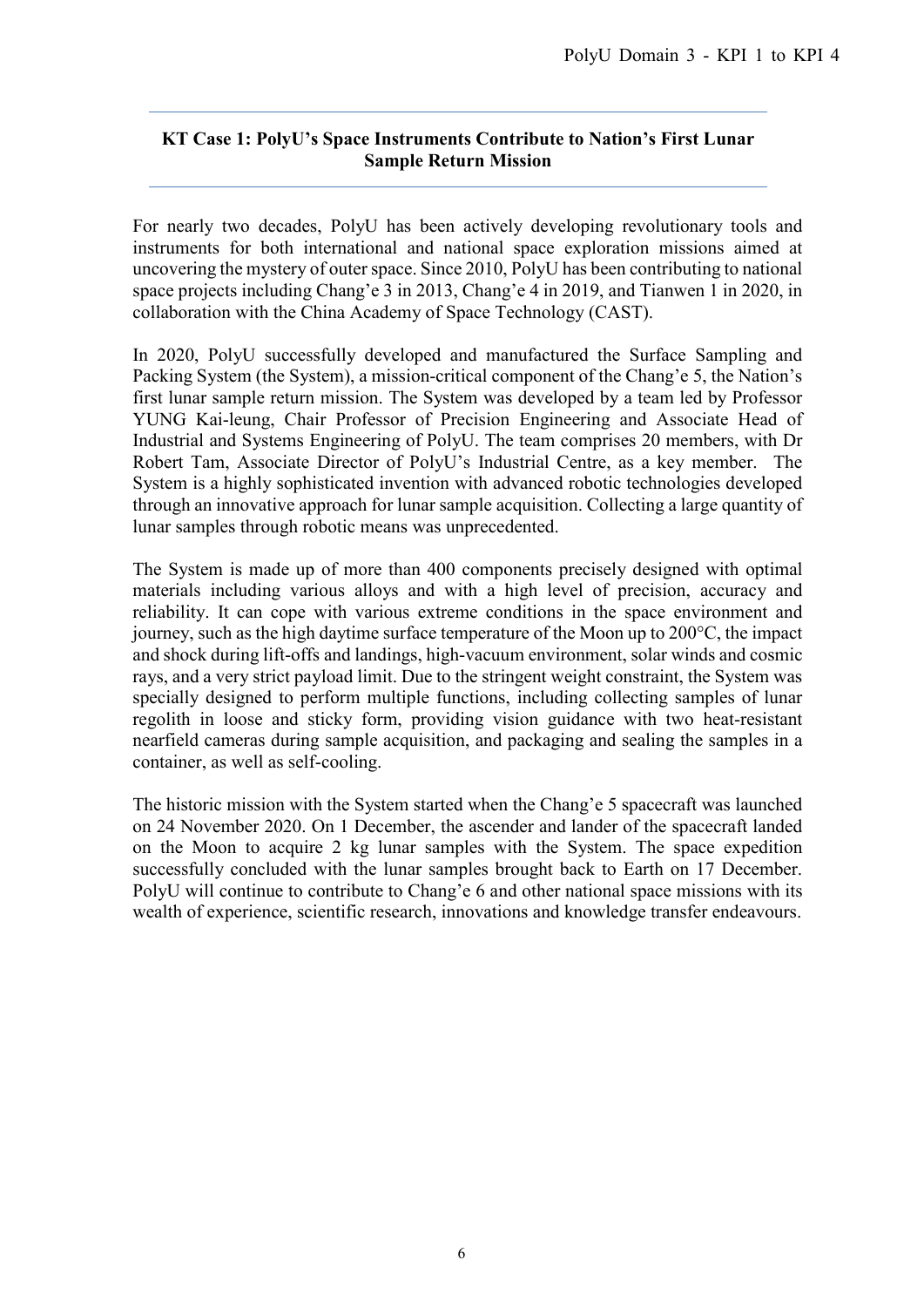### **KT Case 2: Peptide-Based Data Storage for China's Next-generation Manned Spacecraft**

Data storage is critical to the advancement of information technology in the 5G and big data era, as humankind has been generating digital data at an exponential rate. Such trend is also seen in space missions where a huge amount of digital data is generated and recorded. The conventional data storage devices such as optical, magnetic or semiconductor devices show limitations on the data storage capacity and the durability of the retained data. To overcome this challenge, PolyU's researchers have ingeniously combined the proteomics and data storage mechanism to develop a novel technology as a massive data storage medium based on the use of peptides, which are short chains of amino acids, during the space exploration in a China's next-generation manned spacecraft.

Pioneered and developed by the research team led by Dr YAO Zhong-ping, Associate Professor of the Department of Applied Biology and Chemical Technology and Professor Francis LAU, Professor and Associate Head of the Department of Electronic and Information Engineering, the technology makes use of peptides for the storage of digital data and tandem mass spectrometry for its retrieval. Compared with existing commercial data storage devices and other developing technologies such as DNA data storage, peptides offer a much higher storage density and longer storage duration with the data still retrievable even after thousands of years. As such, this new technology has high potential in storing and retrieving enormous data with tiny physical spaces.

For testing the data storage for space exploration, the research team collaborated with the China Aerospace Science and Technology Corporation (CASC) to send data-encoded peptides to space in China's manned spacecraft launched on 5 May 2020. After exposing to the extreme radiation in space environment for 3 days, the spacecraft carrying the peptides returned to Earth. The peptides were subsequently analysed with all the stored data correctly retrieved, proving the robustness of peptides as a storage media in space missions. Further experiments and development will be performed to achieve the highest storage density and stability.

The well-developed peptide synthesis industry allows fast peptide synthesis and sequencing with an exponential cost decline in the last decade, though the cost per megabyte of peptide data storage is currently much higher than conventional storage technologies. With this trend, the technology has other potential applications such as archiving of large volumes of digital data by governmental agencies and corporations, and even has the potential to transform the data storage industry in future.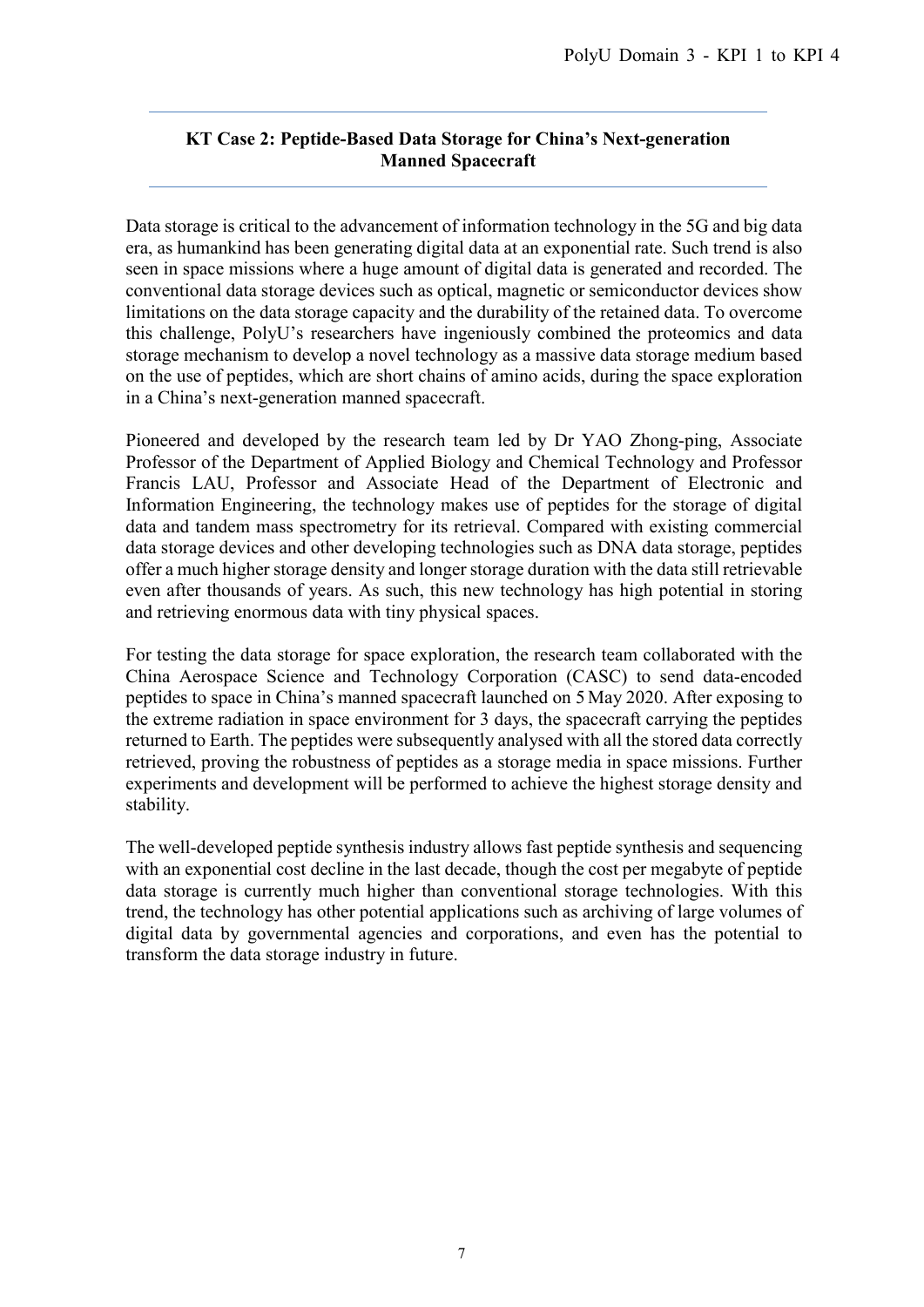### **KT Case 3: Design, Supply and Installation of Structural Health Monitoring System for Cross Bay Link, Tseung Kwan O - Main Bridge**

The Faculty of Construction and Environment has developed systematic theories and techniques in system design, system identification, damage diagnosis and prognosis, resilience and sustainability, rating system and life cycle management of structural health monitoring for large structures. The underpinning research has produced significant impact through its direct adoption in landmark structures. Recently, the structural health monitoring team led by Ir Prof. You-Lin Xu has been engaged by CCCC Highway Consultants Co., Ltd. to develop an innovative Structural Health Monitoring System for the Cross Bay Link – Tseung Kwan O-Main Bridge.

This new structural health monitoring system will have more than 1,000 sensors of 12 types for load and structural response monitoring spanning across the 1.8km bridge connecting the Tsueng Kwan O – Lam Tin Tunnel at the west end and Wan Po Road near Area 86 of TKO at the east. Two new and innovative systems, the structural health evaluation system (SHES) and the structural health rating system (SHRS), will be developed to provide highly effective and user-friendly online structural health monitoring together with the bridge inspection system and the bridge management system.

The main functions of the SHES are to analyze and interpret the measurement data recorded by the structural health monitoring system to get an in-depth understanding of environments and loads and their effects on the bridge; compare the analyzed or interpreted measurement results with design values so as to evaluate the working status of the bridge; carry out health evaluation works of the bridge by using advance analyses and considering the results from the routine principal inspection; highlight the abnormal cases and initiate the special inspection if necessary; and help the bridge management system for corrective maintenance and management decision.

The SHRS, working together with the SHES and the bridge inspection system, can be used to decide the time intervals of routine general inspection of key structural components of the main bridge of Cross Bay Link and help the bridge management system for preventive maintenance and management decision.

The effective and efficient combination of the structural health monitoring technology, the bridge inspection and the bridge management will not only preserve the functionality, safety and durability of the bridge but also reduce the time and cost in the maintenance, repair, and life-cycle management of the bridge.

Construction of the bridge is expected to complete in 2022. This new system will allow the bridge to be scientifically monitored and easily maintained and managed during its design life of 120 years.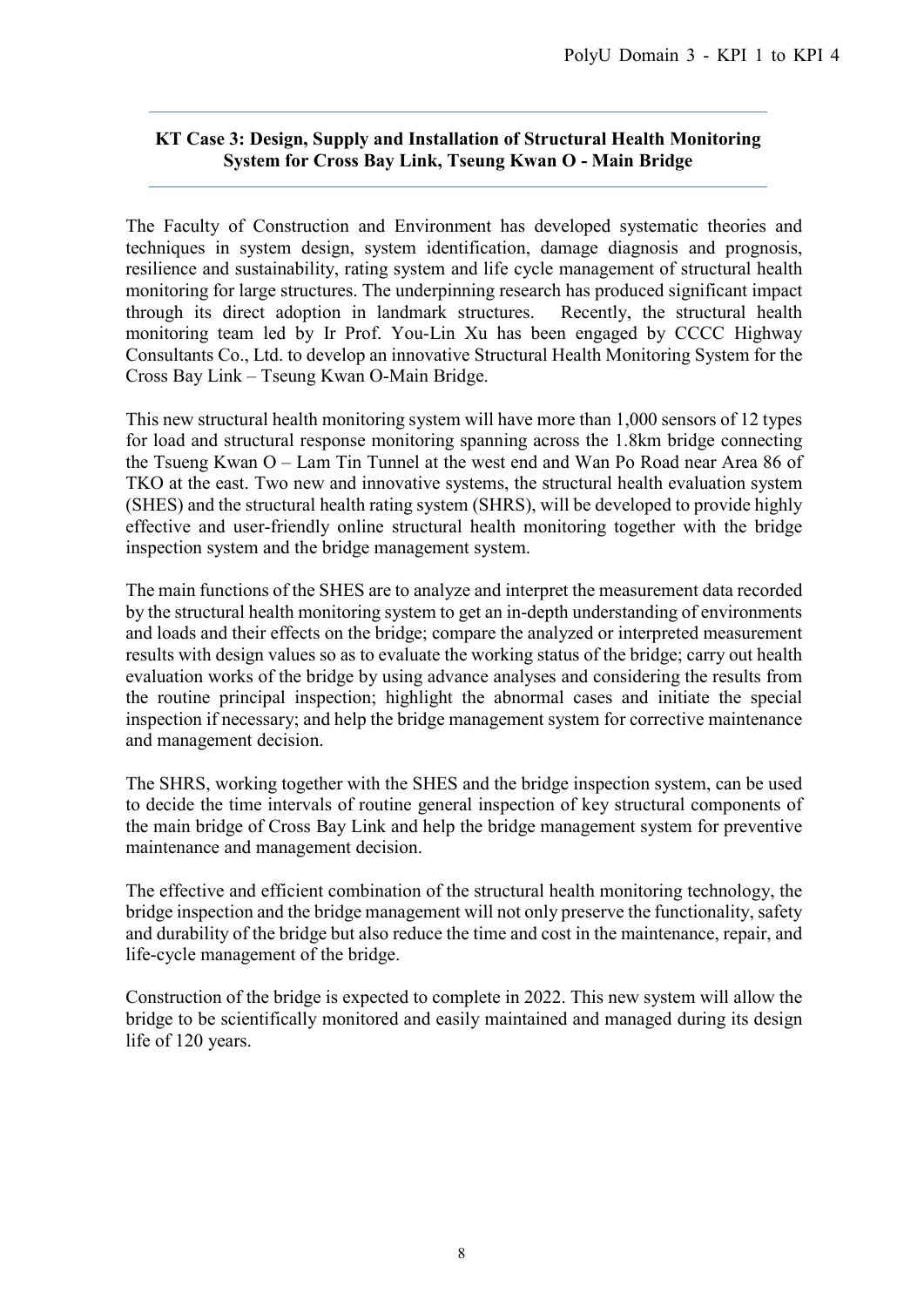# **Domain 4: Enhanced Internationalisation**

|                    | <b>KPI Name and Description</b>                                                                            | 2017/18 | 2018/19   | 2019/20 | 2020/21   |
|--------------------|------------------------------------------------------------------------------------------------------------|---------|-----------|---------|-----------|
| KPI <sub>1</sub>   | Number and percentage of non-local undergraduate student enrolment from Belt and Road<br>countries/regions |         |           |         |           |
| countries/regions. | Number of non-local undergraduate students from Belt and Road                                              | 1,356   | 1.624     | 1.643   | 1,832     |
|                    | Percentage of non-local undergraduate students from Belt and<br>Road countries/regions.                    | 81.10%  | $90.40\%$ | 88.40%  | $92.20\%$ |

|                  | <b>KPI Name and Description</b>                                                                                               | 2017/18 | 2018/19 | 2019/20 |
|------------------|-------------------------------------------------------------------------------------------------------------------------------|---------|---------|---------|
| KPI <sub>2</sub> | Percentage of full-time academic staff hired from outside Hong Kong                                                           |         |         |         |
|                  | Percentage of full-time permanent and visiting staff recruited<br>outside Hong Kong.                                          | 37.50%  | 37.0%   | 39.2%   |
| KPI <sub>3</sub> | Number of partnerships with non-local universities and organizations for student experience, research<br>collaboration and KT |         |         |         |
| KT.              | Number of partnerships with non-local universities and<br>organizations for student experience, research collaboration and    | 368     | 475     | 514     |

- (i) Enhanced internationalisation nurtures our students' international perspective so that they can develop as global citizens, and make a meaningful contribution to their community and the world. Students from the Belt and Road countries/regions (KPI 1) comprise around 92% of the non-local student body. Aside from Mainland China, a large majority of the non-local undergraduate student body comes from the Republic of Korea, Kazakhstan, Indonesia and Malaysia.
- (ii) The University is devoted to recruiting the best talents from around the world. In 2019/20, there are over 39% of full-time permanent and visiting staff recruited outside Hong Kong.
- (iii) Growth in the number of partnerships with non-local universities and organisations for student experience, research collaboration and KT (KPI 3) is recorded and exceeds 510. These partnerships are a valuable means to bring diversified mobility opportunities for our students and enhance the University's research collaboration and knowledge transfer endeavours.